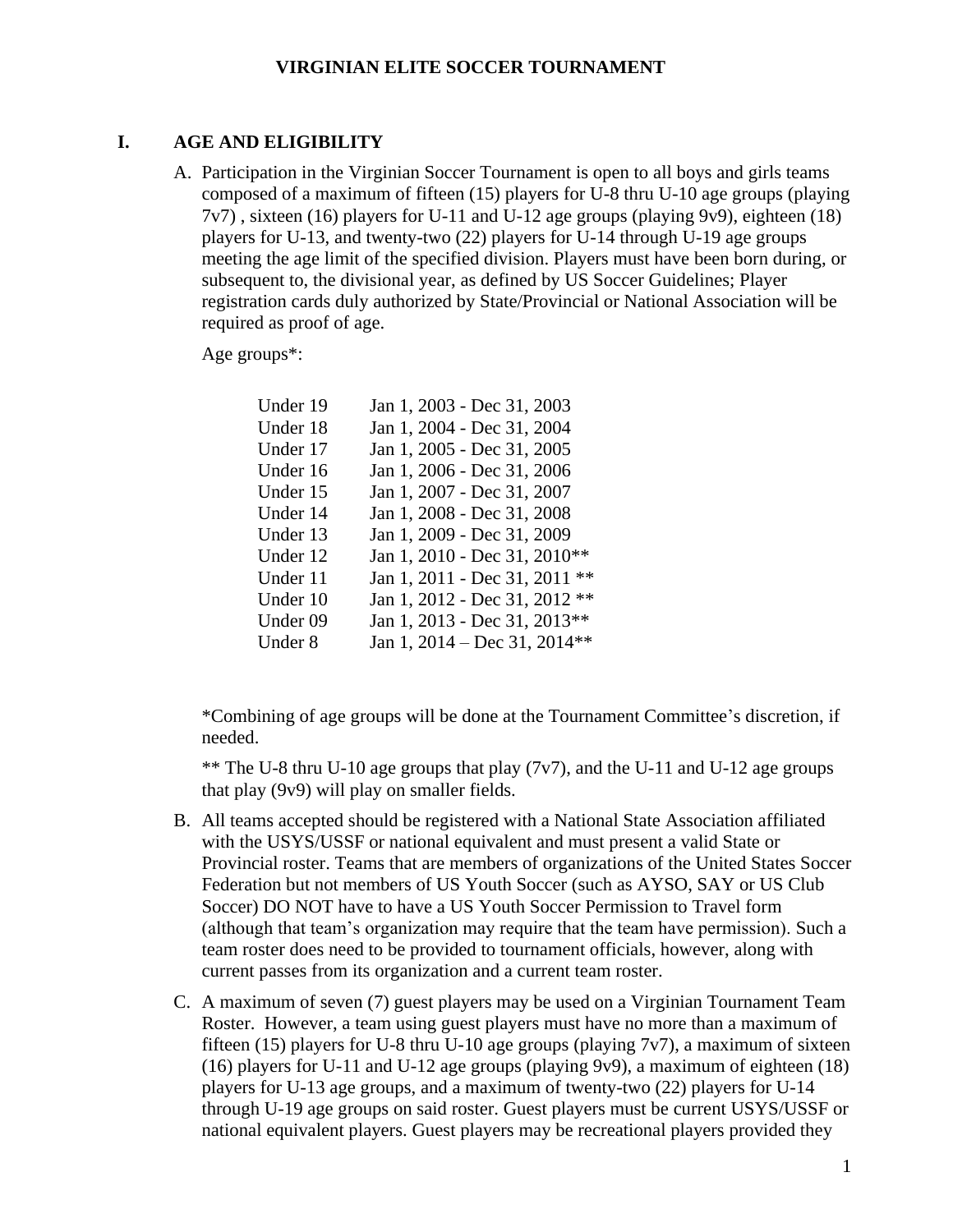obtain certification comparable to a player registration card and obtain this certification from the same state official that grants player registration cards. US Club Soccer teams may only take guest players registered under US Club Soccer, and USYS teams may only take guest players registered with properly stamped USYS player pass cards.

- D. Teams that are not part of Region I (that are not US Club Soccer teams) must have a **Permission to Travel Form** signed by their association.
	- 1. Region 1 Policy Regarding Application To Host A Tournament

Region I has established the following policy concerning permission to travel when attending USYS sanctioned tournaments in Region I. The purpose of this policy is to make it as simple as possible for the US Youth Soccer Region I teams to travel to tournaments within Region I.

The new policy states that any USYS State Association teams within Region I that is accepted into a tournament in Region I do not need permission to travel papers. Permission to Travel is not required in friendly games within Region 1.

2. National State Associations in Region I:

Connecticut Jr. Soccer Assn Delaware Youth Soccer Assn Eastern New York Youth Soccer Assn Eastern Pennsylvania Youth Soccer Assn Soccer Maine Maryland Youth Soccer Assn Massachusetts Youth Soccer Assn New Hampshire Soccer Assn New Jersey Youth Soccer Assn New York State West Youth Soccer Assn Pennsylvania West State Soccer Assn Soccer Rhode Island Vermont Soccer Assn Virginia Youth Soccer Assn West Virginia Soccer Assn

- E. All teams requiring Hotel accommodations must (as a condition of acceptance) use the tournament housing service in order to be considered for tournament play. Teams that do NOT use the tournament housing service will be disqualified.
- F. Teams who withdraw after April 1, 2022 will forfeit their application fee.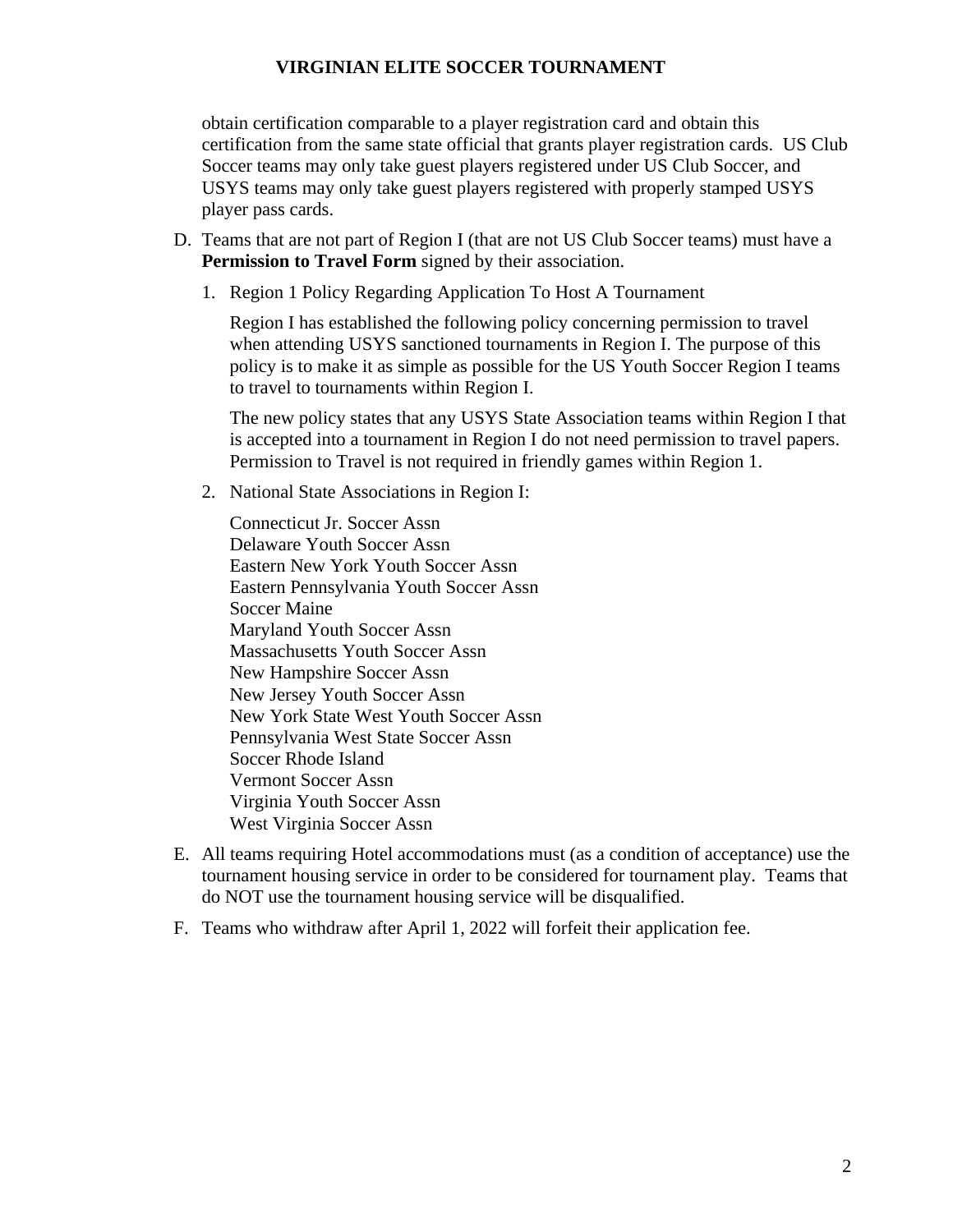## **II. TOURNAMENT REGISTRATION**

- A. Team check-in will be online and in-person at Tournament Headquarters.
- B. When submitting team check-in online, teams MUST submit their check-in forms no later than 5PM on May 20, 2022. No exceptions. Any teams requiring to check-in after this date, must go to the in-person check-in at the Tournament Headquarters hotel. Complete instructions are available on the tournament website for online checkin.
- C. Tournament Headquarters during the tournament will be at the SYC Office.
- D. Rosters:
	- 1. All teams must provide 1 copy of their official state approved roster at tournament check-in.
	- 2. Players' names and jersey numbers MUST be listed on the Official Team Roster approved by The Virginian.
	- 3. Only players listed on the approved "Official Virginian Team Roster" at check-in may play in the tournament. There is a maximum of fifteen (15) players for age groups U-8 thru U-10 (playing  $7v7$ ), a maximum of sixteen (16) players for age groups U-11 and U-12 (playing 9v9) and a maximum of eighteen (18) players for age group U-13. There is a maximum of twenty-two (22) players for U-14 through U-19. However, teams with 22 player rosters must designate the maximum18 players that will be participating in each game. Only 18 players may be in uniform on the team bench.
	- 4. Each player can only be rostered to one team playing in the Virginian.
- E. Permission to Travel Forms:
	- 1. All required teams (as per Section 1D of these rules) must provide a copy of their team's Permission to Travel Form at Tournament Check-in.
- F. Individual Player Requirements:
	- 1. All players must have current:
		- a. Signed Medical Release forms or equivalent (does not need to be notarized)
		- i. Player Registration Cards: All USYS teams must have USYS player cards and all US Club Soccer teams must have US Club Soccer player cards.

### **III. LAWS OF THE GAME**

All games shall be played in accordance with FIFA Laws, except as specifically modified by these rules.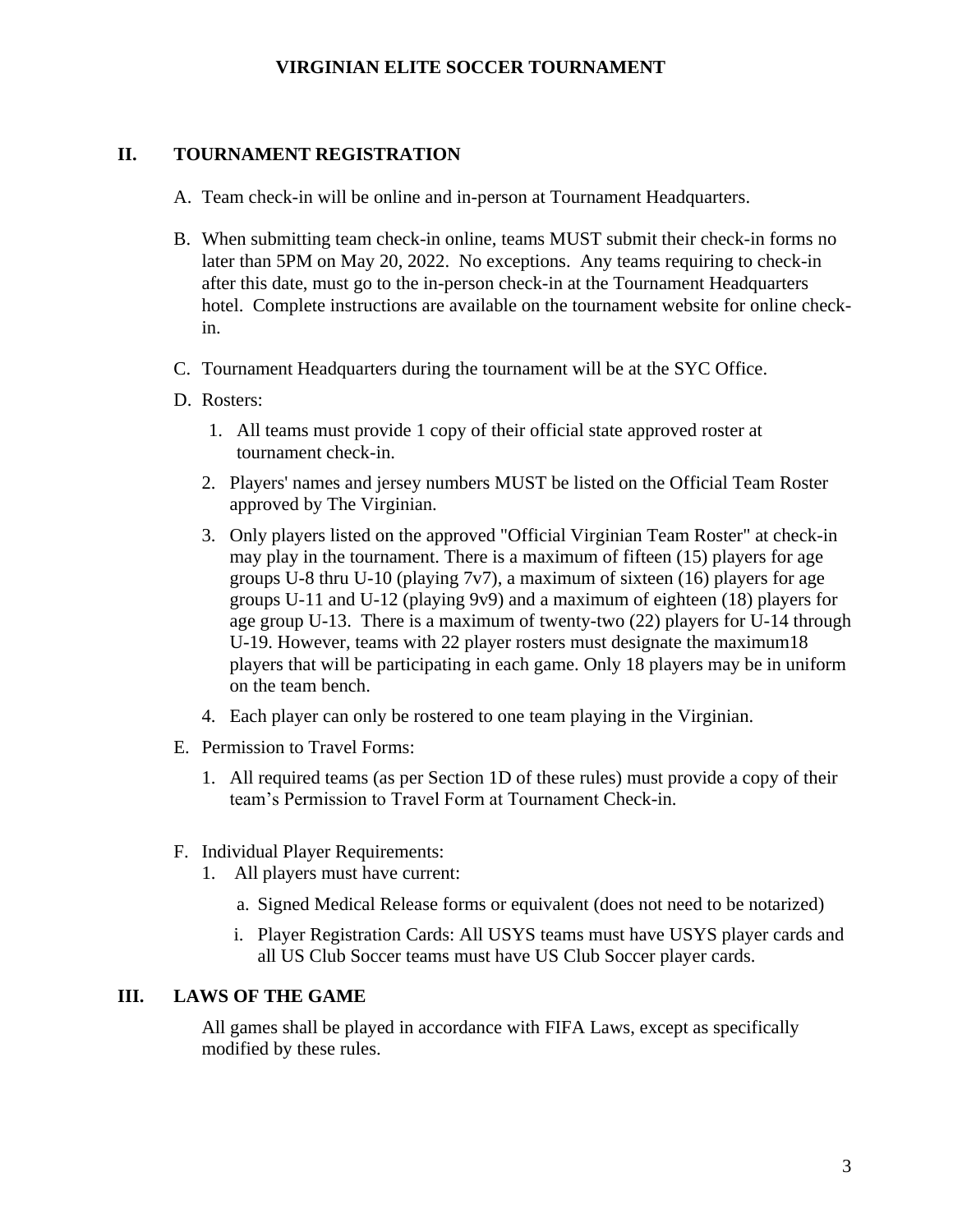#### **At age group divisions U-11 and younger**

Whenever the ball strikes a player in the head, play is stopped. The proper restart depends upon whether the player deliberately played the ball with his or her head. If deliberate, the proper restart is an indirect free kick to the opposing team. If this occurs within the goal area, the indirect free kick should be taken on the goal area line parallel to the goal line at the point nearest to where the infringement occurred. If the play by the head is deemed inadvertent, then the proper restart is a dropped ball.

#### **U-9-10 Player Modifications**

#### Build-Out Lines

The Build-Out Line is a line extending from touchline to touchline halfway between the penalty area and the center line. When the defending goalkeeper has the ball in hand or the defending team has been awarded a goal kick, the attacking team shall retreat behind the Build-Out Line until the ball is put back in play. Where a physical line is not present, the referee may mark the line with appropriate soft cones, pennies, or other markings placed off the field. The defending team is not required to wait until the attacking team retreats behind the Build-Out Line; indeed, some clubs will instruct their teams not to wait, choosing instead to force their players to play out of pressure. An attacking player shall not be deemed to be in an offside position if such player has not crossed the Build-Out Line at the time the ball is played.

#### **No Punting/Dropkicks**

If the goalkeeper punts or drop kicks the ball, an indirect free kick will be awarded to the opposing team from the spot of the offense; if the punt or drop kick occurs within the goal area, the indirect free kick will be taken on the goal area line parallel to the goal line at the nearest point to where the offense occurred.

### **IV. DIVISIONS, SUB-DIVISIONS and FLIGHTS**

- A. **Divisions:** The Virginian will make available four main divisions. For U-8 through U-19 age groups, the Virginia Cup will be the highest division followed by Premier Gold, Premier Silver and Premier Bronze. Divisions may be deleted, combined or added at the Tournament Committee's discretion.
- B. **Sub-divisions:** Each Division may be further divided into sub-divisions at the Tournament Committee's discretion.
- C. **Flights:** Flights are a subcategory of a Division or Sub-division.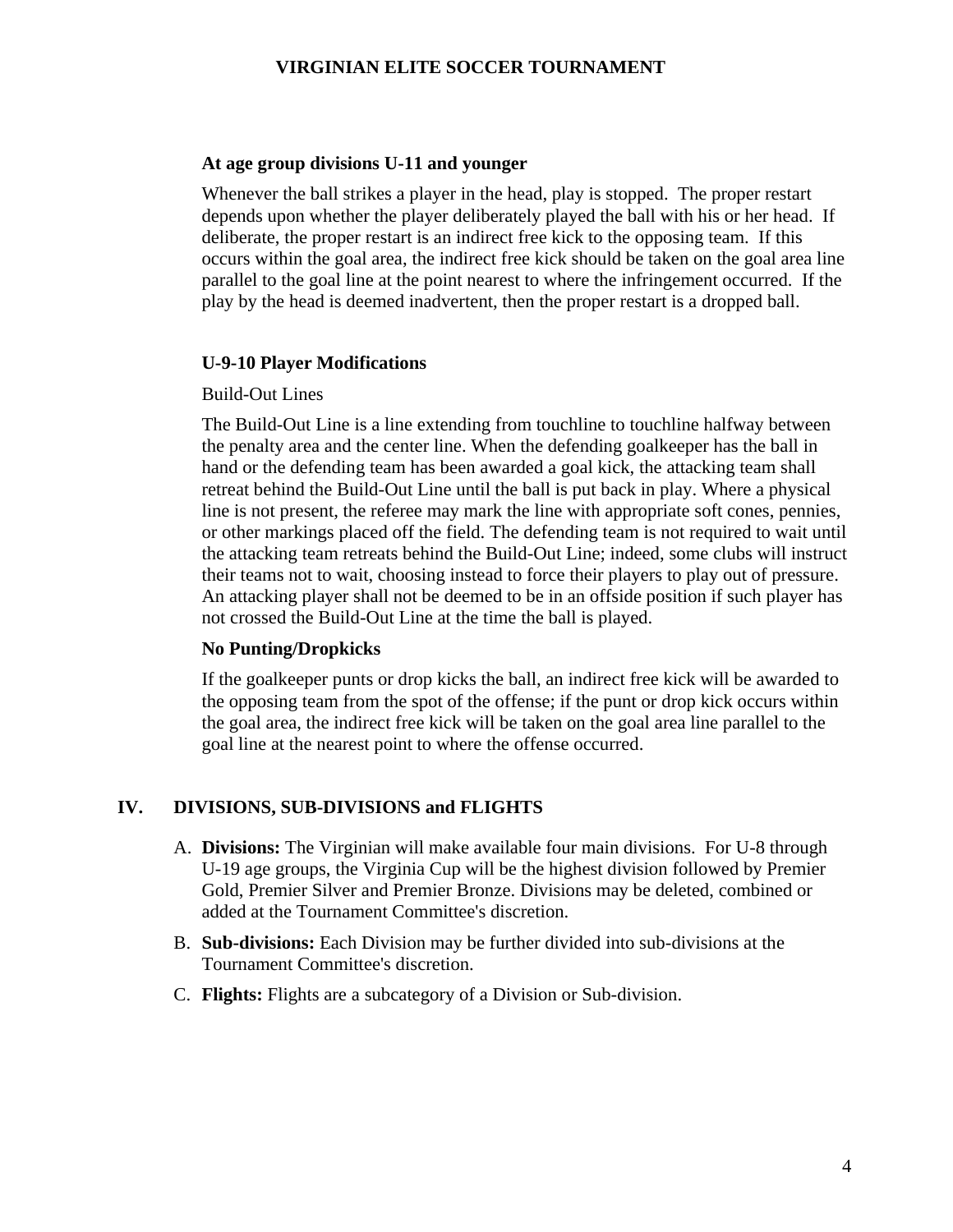# **V. DURATIONS OF GAMES**

A. The duration of tournament games shall be in accordance with the following:

| Age<br>Group                                     | <b>Ball</b><br><b>Size</b> | <b>Preliminary Game</b><br>Length | <b>Semi-Final Game</b><br>Length | <b>Championship Game</b><br>Length |  |
|--------------------------------------------------|----------------------------|-----------------------------------|----------------------------------|------------------------------------|--|
|                                                  |                            |                                   |                                  |                                    |  |
| $U-19$                                           | 5                          | 60 minutes                        | 60 minutes                       | 80 minutes                         |  |
| $U-18$                                           | 5                          | 60 minutes                        | 60 minutes                       | 80 minutes                         |  |
| $U-17$                                           | 5                          | 60 minutes                        | 60 minutes                       | 80 minutes                         |  |
| $U-16$                                           | 5                          | 60 minutes                        | 60 minutes                       | 80 minutes                         |  |
| $U-15$                                           | 5                          | 60 minutes                        | 60 minutes                       | 80 minutes                         |  |
| $U-14$                                           | 5                          | 60 minutes                        | 60 minutes                       | 70 minutes                         |  |
| $U-13$                                           | 5                          | 60 minutes                        | 60 minutes                       | 70 minutes                         |  |
| $U-12$                                           | $\overline{4}$             | 60 minutes                        | 60 minutes                       | 60 minutes                         |  |
| $U-11$                                           | $\overline{4}$             | 60 minutes                        | 60 minutes                       | 60 minutes                         |  |
| $U-10$                                           | $\overline{4}$             | 50 minutes                        | 50 minutes                       | 50 minutes                         |  |
| $U-09$                                           | 4                          | 50 minutes                        | 50 minutes                       | 50 minutes                         |  |
| $U-08$                                           | 4                          | 50 minutes                        | 50 minutes                       | 50 minutes                         |  |
| All games will have a 5 minute half time period. |                            |                                   |                                  |                                    |  |

B. All games will be played with a running clock. The referee may stop the clock for serious injuries or other incidents. The referee is the official timekeeper and therefore all decisions regarding game duration are solely at the referee's discretion and shall not be protested. The referee may, at their discretion, give water breaks at the mid-point of each half if heat-related issues are a concern.

## **VI. FIELD CHECK-IN TIME AND FIELD AND GAME EQUIPMENT**

### A. All Games

- 1. Check-in time is 30 minutes prior to the scheduled kick-off.
- 2. Players' numbers MUST be listed on the Official Virginian Team Roster approved by the Virginian tournament staff. Players must wear numbers visible on the back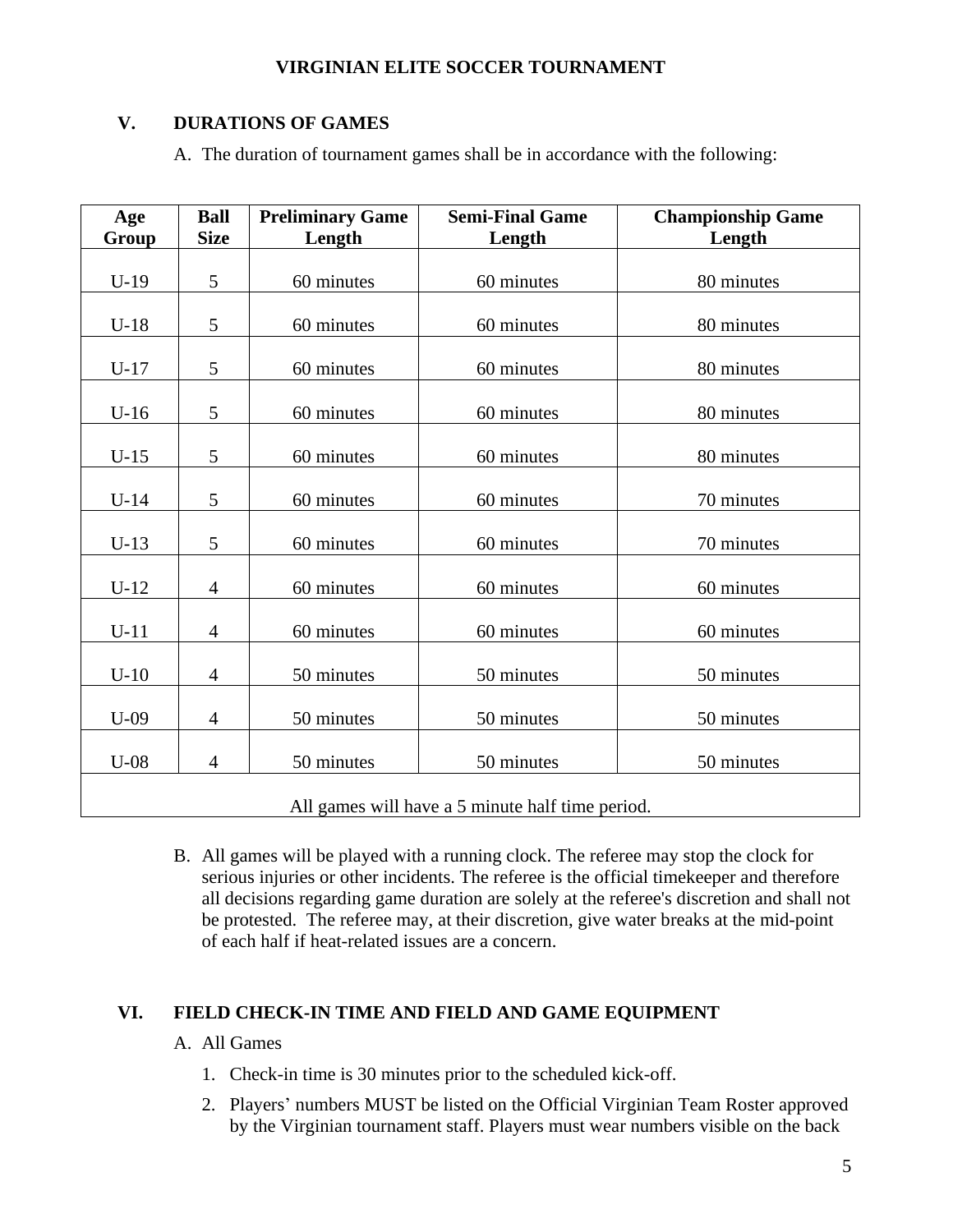of their uniforms and these numbers shall coincide with those listed on the team's Official Virginian Team Roster.

- 3. Players shall wear shin guards in accordance with FIFA laws.
- 4. No metal cleats will be allowed, and no jewelry will be allowed.
- 5. Hard and soft casts are permitted with the approval of the referee.
- 6. Where opposing team's uniform colors are similar, the designated home team will change colors. The designated home team is listed first on the schedule.
- 7. Players and coaches of both teams will take the same side of the field. All other spectators and supporters will take the opposite side, directly across from their team. Only four team officials are permitted on the sidelines with their players.
- B. **U-8 through U-13 teams:** The following must be present at the field for check-in 30 minutes prior to a game and for the duration of the game:
	- 1. Player registration cards.
	- 2. Official Virginian Team Roster, as submitted at Tournament Check-in.
	- 3. Players' shirt numbers MUST match the number on the Team Roster approved by the Virginian tournament staff. If the numbers are not the same, the player is not allowed to play until the numbers match (i.e. change jersey, tape, etc.).
- C. **U-14 through U-19:** The following must be present at the field for check-in 30 minutes prior to the game and for the duration of the game:
	- 1. Player registration cards
	- 2. Official Virginian Team Roster as submitted at Tournament Check-in.
	- 3. **For teams using more than 18 player rosters:** Teams that use the 22-person roster may only dress a total of 18 players per game. All players over the 18 designated players may remain on the team side of the field during the games but may not wear their uniforms.
	- 4. Players' shirt numbers MUST match the number on the Team Roster approved by the Virginian tournament staff. If the numbers are not the same, the player is not allowed to play until the numbers match (i.e. change jersey, tape, etc.).

### **VII. PROTESTS & DISPUTES**

A. There will be no protests allowed.

- B. All disputes for non-referee decisions are submitted thru the Site Coordinator in writing to the Tournament Committee (consisting of the Tournament Director, and other Virginian staff) at Tournament Headquarters for approval by the end of the day that the dispute occurred. All decisions by the Tournament Committee are final and may not be appealed.
- C. All protests & disputes for referee decisions are not allowed; decisions by referees may not be appealed.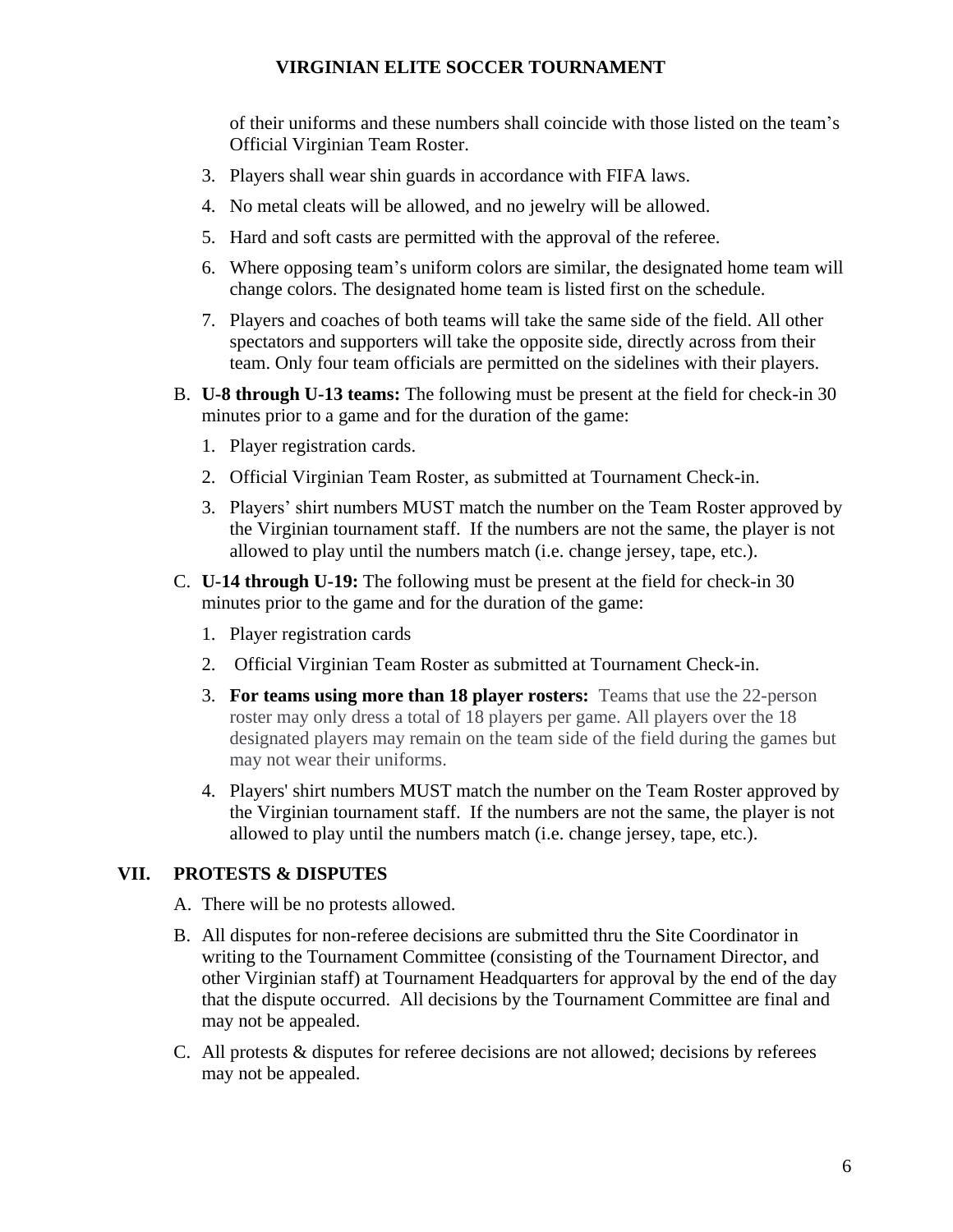## **VIII. SUBSTITUTIONS**

- A. Substitutions are unlimited with regard to the number of players and reentry. Substitutions may be made from mid-field with the CONSENT OF THE REFEREE at any stoppage of play. Players leaving the game should come off the field prior to new players entering the field.
- B. Under no circumstances may substitutions be made after the game has ended in a tie and FIFA penalty kicks will be required to determine a winner.

# **IX. GAME AND SCORE REPORTING**

- A. Tournament staff will ensure that the score cards are properly completed, signatures obtained, and the scores recorded at the end of each game. **The team manager/or team representative from both teams must sign the score card at the conclusion of each game and, before leaving the field area, provide complete and accurate information on the team's players/officials receiving yellow/red cards during the game including their full name and shirt number, if applicable.**
- B. It is the responsibility of the tournament staff to deliver the completed and signed Score Card to the appropriate Site Official (Division Coordinator/Site Coordinator) promptly at the conclusion of each game. The Site Official is responsible for reporting all match results, cautions, and ejections to the tournament headquarters. In case of a discrepancy, the Official Score Card, signed by the coaches and referee, prevails.

# **X. CONDUCT**

- A. Players, coaches, and spectators are expected to conduct themselves within the spirit of the Laws of the Game. Displays of temper or dissent are cause for ejection from the game and the surrounding field area. Repeated violations may result in the suspension of the team from the tournament as decided by the Tournament Director. **HARRASMENT OF ANY TOURNAMENT OFFICIALS (INCLUDING REFEREES) FROM COACHES, PLAYERS OR SPECTATORS WILL NOT BE TOLERATED AND WILL RESULT IN THE IMMEDIATE AND PERMANENT REMOVAL FROM THE FACILITY AND THE TOURNAMENT.**
- B. Players, coaches and team officials ejected from a game by the referee shall be ineligible for the next scheduled game. The referee should show the red card to the team official. If the referee does not, but asks the team official to leave the field, this is still considered an ejection from the game.

**Coach**: Should a coach be ejected from a game, they must leave the sidelines and be at least 100 yards from the field. Additionally, they may not communicate with or coach the team in any manner including through electronic communications. The coach shall be ineligible for the next scheduled game of carded team, and at the discretion of the tournament committee, may be subject to additional disciplinary action. The tournament committee also reserves the right to suspend the coach from all scheduled games, even if the coach has multiple teams entered in the tournament.

C. It is the responsibility of the team's coach or the person acting in the coach's behalf to control the conduct of its parents and other spectators. Failure to do so may result in a warning to the coach or the person acting in the coach's behalf by the referee. If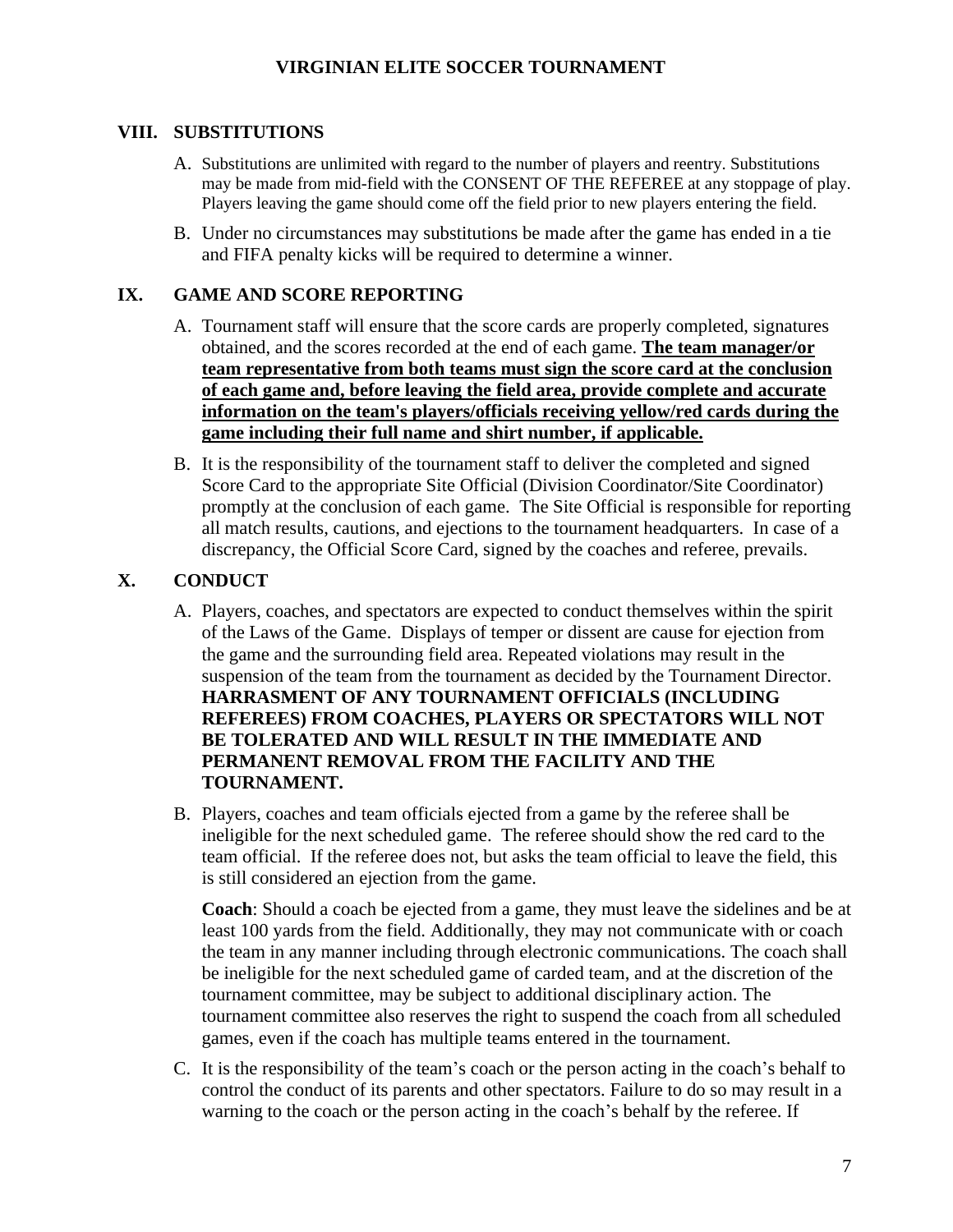unacceptable conduct continues, the referee may eject the team's coach, or the person acting on the coach's behalf, from the game.

- D. In accordance with the USYSA Tournament Hosting Agreement, all red and yellow cards and other matters involving team conduct will be reported to the home club and State/Provincial Association of the team involved as well as the US Youth Soccer National Office.
- E. For foreign teams, the tournament committee will notify the US Soccer Federation of disciplinary action taken, and that the Federation will transmit the disciplinary action taken or required to the team's provincial or national association.
- F. Artificial noise making devices are prohibited.
- G. Smoking, alcoholic beverages, and verbal abuse of anyone are not permitted at any of the field sites.

# **XI. POINTS, FLIGHT WINNERS, AND WILD CARD TEAMS**

- A. In the preliminary games, each team will be awarded three (3) points for a win or a game forfeited to them, one (1) point for a tie, and no (0) points for a loss. At the end of the preliminary rounds, the flight winner will be the team with the most points in their flight. In the event of a tie within a flight, the following criteria will be used to determine the winner in this order:
	- 1. Head to head competition (in the event of a tie among three (3) or more teams, this criterion will not be considered\*)
	- 2. Most wins
	- 3. Goal differential. In each preliminary game, goal differential points will be awarded (difference between goals for and goals against) to a maximum of five (5) goal differential points per game. (Example: A team winning 7-1 would receive the maximum 5 bonus points).
	- 4. Least Goals Against.
	- 5. FIFA penalty kicks (at least thirty minutes prior to the scheduled playoff round games)

\* When the tie-breaker system is used, the criteria are followed in order **until one or more** team is determined at any given step. The criteria then starts over again at the top of the tie breaker system with the remaining teams. Rules are repeated until a winner is determined.

If ties remain among teams, then FIFA penalty kick procedures will be used to determine a winner (at least thirty minutes prior to the scheduled playoff round games). In the event that a wild card team must be selected for a semi-final game, the above procedure will be used across the entire division**.**

## **XII. SEMI-FINAL AND CHAMPIONSHIP GAMES**

- A. Winners of each flight advance into either the semi-final or championship game depending on the number of flights in a division.
- B. In Divisions of 3 flights, the winners of Flights B and C will play each other for semifinal match #1. The winner of Flight A will play the "Wild Card" team with the most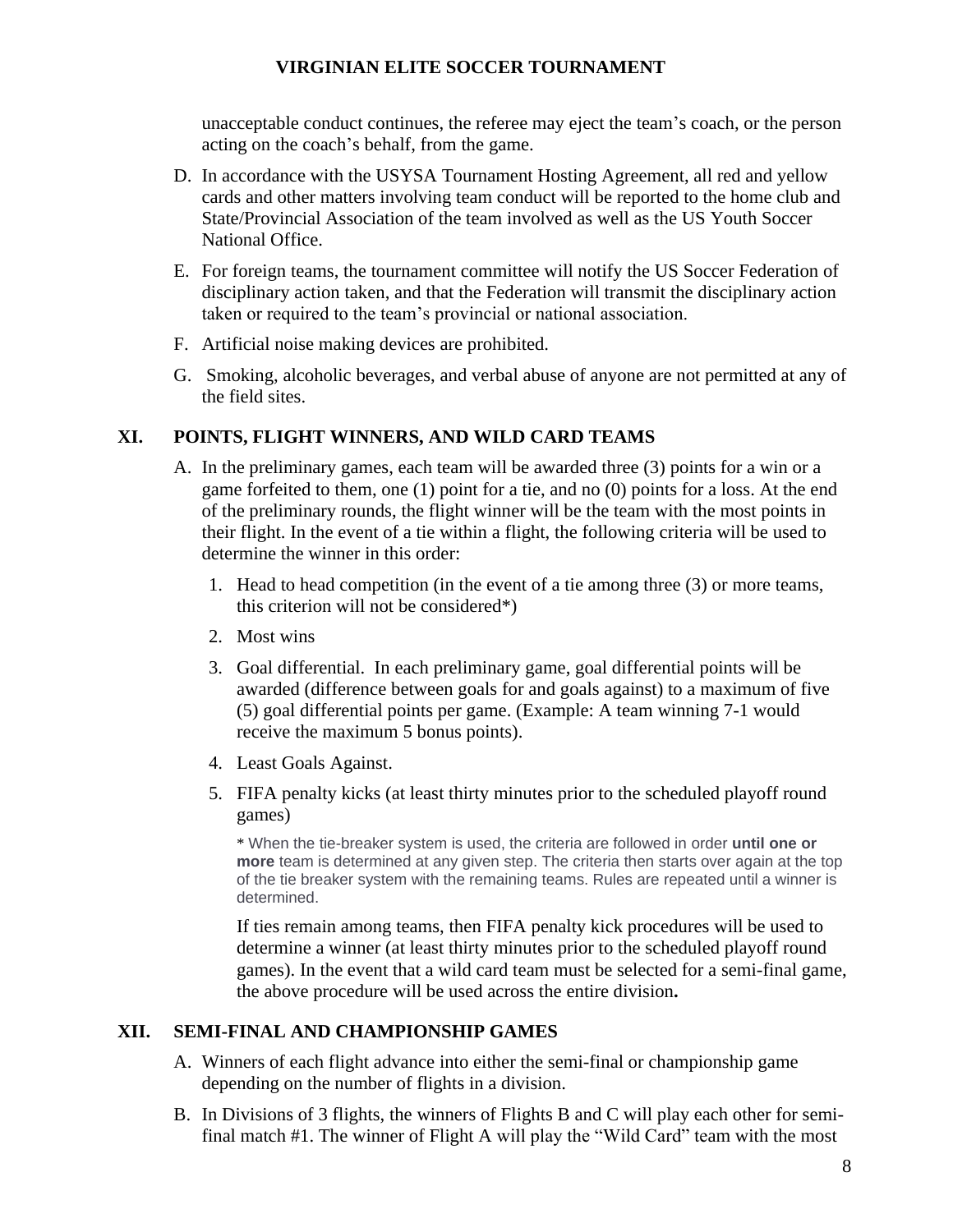points, excluding the flight winners. If the Wild Card team is also from flight "A", then the Wild Card team will play the winner of Flight B; and Flight Winners A and C will play the second semi-final game.

- C. At the end of regulation time in any semi-final or championship game, FIFA penalty kicks will be taken to determine the winner. All players on the field must kick before any player may kick a second time.
- D. Trophies or awards are awarded only to the division winner (Champion) and runnerup team (Finalist). These are the two teams that play in the division's Championship game.

## **XIII. FAILURE TO SHOW AND FORFEITS**

- A. **A team shall be allowed a ten (10) minute grace period after the scheduled kickoff time before the match is considered a forfeit. A minimum of seven (7) players constitutes a team and if seven (7) players are present, the game will not be delayed**. **For the U-8 thru U-10 age groups a minimum of six (6) players constitutes a team.** The site coordinator must get final approval from the Tournament Director or her representative at the Command Center before marking a team as forfeiting due to tardiness. Exceptions to this rule are at the discretion of the Tournament Director.
- B. In no case shall a team, which forfeits a game be declared a flight winner or a wild card team. If an apparent flight winner forfeits a game, the team in that flight with the next best record shall be named the flight winner. In addition, in divisions where the second place team of one flight plays the first place team of another flight in the semifinal game, in no case shall a team which has forfeited a game be declared the second place team in a flight. The team with the next best record in the flight shall be declared the second place team and play in the semi-final game. If a team is the cause for termination of a game, that team will be considered to have forfeited that game. The determination as to which team is the cause for the termination shall be at the sole discretion of the referee on the field and the decision may not be protested.
- C. A forfeit in the preliminary rounds shall be awarded as three (3) points for the win. Forfeits of a semi-final or championship game shall be recorded as 3-0 for the winning team.
- D. Any team forfeiting a championship game will not be entitled to individual trophies or team awards.
- E. Playing a "red-carded player" (a player receiving either a red card or two yellow cards in one game) in the game following the receipt of a red card is grounds for a forfeit.

### **XIV. INCLEMENT WEATHER**

In the event of inclement weather, the Tournament Director or official representative(s) will have the authority to:

- A. Relocate or reschedule any game(s);
- B. Change the duration of any game(s);
- C. Cancel any preliminary game(s);